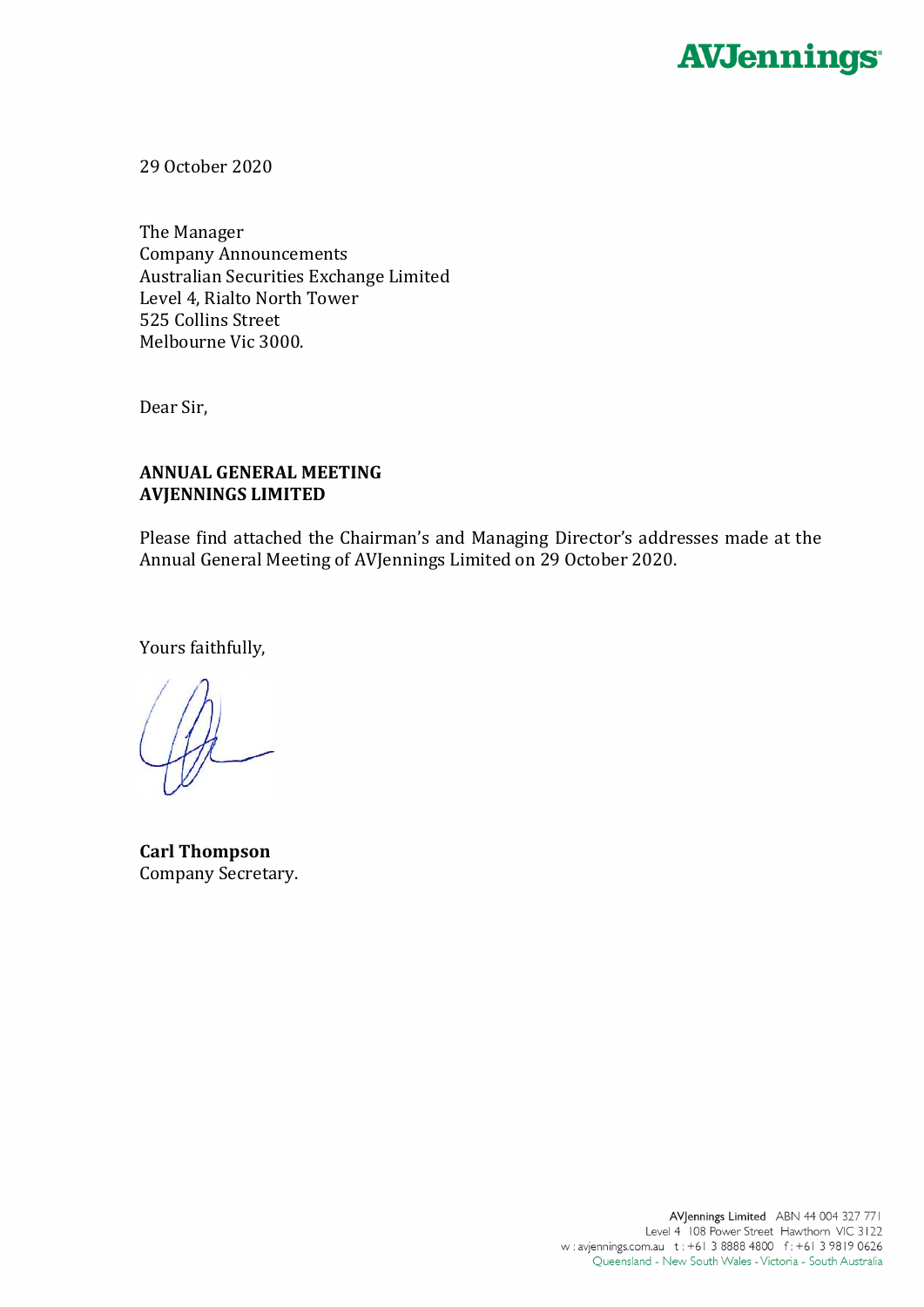

## **AVJennings Limited: Annual General Meeting: Thursday, 29 October 2020 Chairman & Managing Director Addresses**

*Mr Simon Cheong, Chairman:*

Good morning and good afternoon ladies and gentlemen.

My name is Simon Cheong, non-executive Chairman of AVJennings and it is my pleasure to welcome you to our 2020 Annual General Meeting.

There is a quorum present online so I declare this meeting open. I appreciate that some shareholders may have to leave before the end of the meeting. I therefore formally open the poll on resolutions and encourage shareholders to submit their written questions online now.

My fellow Board members attending (online) today are:

- Mr Jerome Rowley, non-executive Deputy Chairman
- Mr Bobby Chin, non-executive Director
- Mr Bruce Hayman, non-executive Director
- Mr Lai Teck Poh, non-executive Director
- Mr Tan Boon Leong, non-executive Director
- Mr Philip Kearns AM, non-executive Director; and
- Mr Peter Summers, Managing Director and Chief Executive Officer

Mrs Elizabeth Sam retired from the Board after almost 20 years of commitment and contribution to AVJennings. Elizabeth's guidance and insights as a director and chairperson on numerous committees proved a most valuable asset to the Company and the Board.

Carl Thompson, AVJennings' Company Secretary will be the moderator of todays' meeting and Mr Glenn Maris, Audit Partner from EY, the Company's Auditor are also online.

I will recap on the outcomes and challenges we faced during FY20, how the Board and Company met the challenges, the importance of our industry to the overall economy and the Board's confidence in our management, business model and future prosperity.

Peter will then speak about the drivers behind our business model, our internal strengths and strengths within our industry, the ongoing state of our industry and the outlook for FY21.

There will be a forum for questions and responses following Peter's address and I will then proceed with the formal agenda as set out in the Notice of Meeting.

In the 88-year history of AVJennings, FY20 was a year unlike any other.

Signs of a recovery after the first half of the financial year were soon impacted by drought and bushfires which dampened consumer confidence and attendances at sales offices as people stayed indoors due to poor air quality.

The early months of 2020 saw a recovery in enquiry levels and an uplift in contract signings. However, unfortunately, the escalation of the COVID-19 pandemic crisis impeded the anticipated stronger finish to FY20.

I am proud of our response and achievements in a year of incredible challenges.

As the crisis escalated, we ensured that safety was prioritised by implementing appropriate safeguard measures for the well-being of our employees, suppliers, customers and the wider community.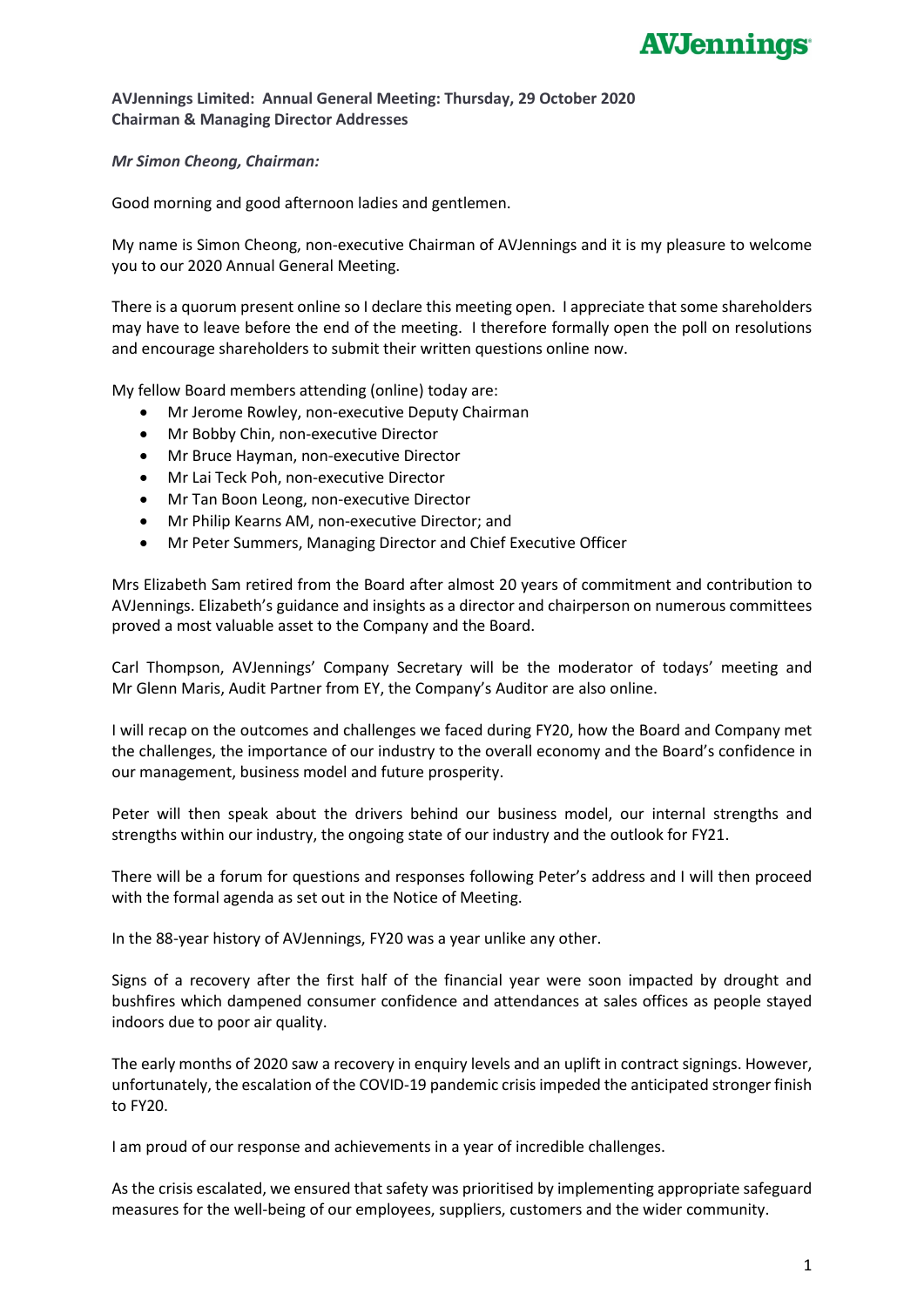This included working from home for most employees since March 2020; and for those who need to and can work from the office, we have introduced safety measures around space, rotating of teams, tracing systems and other safety measures.

We have also continued support for our customers though pre-arranged appointments and contactless check-in, increased cleaning and tracing systems. Where permitted, this has allowed us to keep our sales offices open, but we have also increased investment in telephone, e-mail and on-line support as well as on-line video content.

I am also proud of the response and support from the Board and all staff in relation to costs. This included salaries, incentives, leave and other employment related costs.

Senior Executives led the way and agreed to further remuneration initiatives by forfeiting their current Short Term Incentives, Long Term Incentives and Service entitlements as detailed in Agenda item 2 of the Notice of Meeting, resulting in considerable cash savings to the Company in the short term when risk and uncertainty was at its greatest.

Non-Executive directors and SC Global agreed to a 20% reduction in fees for the period 1 May to 31 July 2020.

All office-based staff including Senior Executives agreed to take one day of annual leave per week during May through to July 2020 and an accelerated leave management plan has been agreed through to December 2020.

In past years we have talked about the benefit and flexibility of our predominantly horizontal development focus compared to vertical development. This was put to the test this year as we responded to the uncertainties that emerged with the COVID-19 pandemic. I am pleased to say the outcome in practice matched the theory and we were able to quickly wind back production from mid-March 2020 to protect the Company's balance sheet.

However, we did so whilst still meeting the needs of our customers, particularly in relation to completing product that enabled settlements of existing pre-sales.

And whilst site activity was scaled back, we retained flexibility through our planning and design team continuing to work to have us in a good position to quickly scale up production as the market recovered.

As you can imagine, all of this was being done at a rapid pace and in an environment, which was full of uncertainty. Two keys to managing this were communication within the executive team and between the executive team and the Board.

During 2019 the Company restructured along national department lines whereas it was previously structured on geographic regions. This change enabled Peter and his team to work together right across the business to ensure our responses were comprehensive and fast.

These extraordinary responses reflect a high level commitment to all stakeholders from our staff, senior executives and the Board. In response to COVID-19 and drawing on its experience and skills the Board increased its engagement with senior executives to ensure it was fully aware of and across all potential risks to the Company, the staff and all stakeholders and the ongoing appropriate safeguard measures implemented. It increased the number of times it met and the frequency of information it received from management. In particular, the Board Risk Management Committee implemented fortnightly meetings for a number of months and continues to meet regularly with management.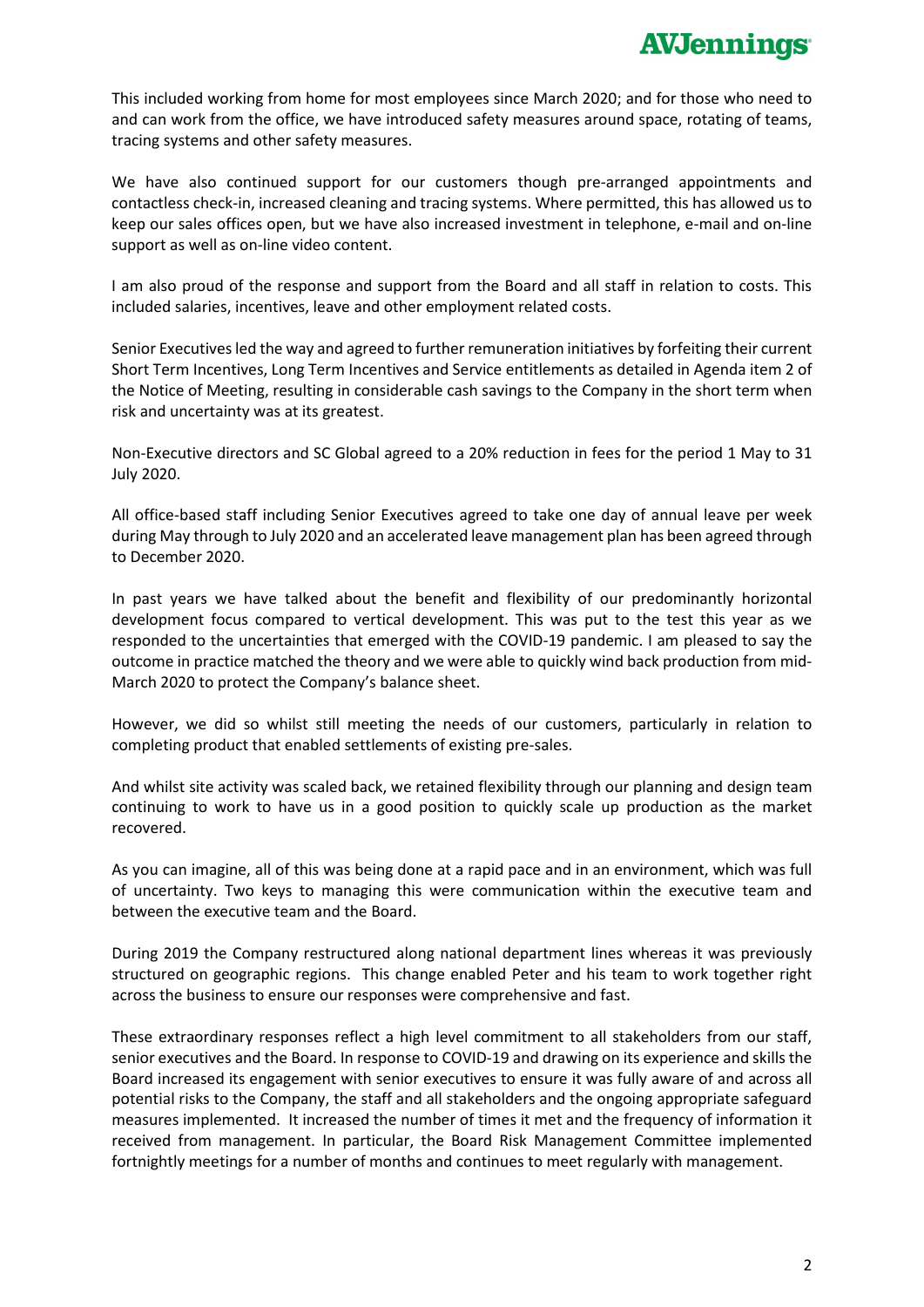Turning to more specific outcomes in relation to the FY20 results, we saw revenue of \$262.4 million. This was 11.5% lower than the prior year, largely due to a 76.8% decrease in apartment revenue to \$13.2 million, reflecting project completion timing. FY19 included the completion of our GEM apartments at Waterline Place in Victoria. The next apartment building, Empress at Waterline Place, is currently under construction and is expected to contribute to the FY21 result.

Despite the extraordinary challenges seen in FY20, our core revenue from land and traditional housing increased by 4.9% to \$246.4 million.

On a positive note, margins did increase for land and traditional housing in all States and New Zealand, with the exception in New South Wales, where margins were impacted by some price corrections plus the relative impact of some projects that yield slightly lower margins. Margins in our apartments decreased slightly with some lower value remaining apartments at GEM sold. Overall, margins decreased 1.7% to 22.8%.

Net cash from operations turned around from a \$45.8 million outflow in FY19 to a positive \$10 million in FY20. The improved cashflow was assisted by solid settlements and reduced expenditures on production, acquisitions and overheads.

Throughout the year we continued to maintain a strong balance sheet. We ended the year with \$122.6 million in available lines of credit and moderate gearing at 28.1% which remained within our target range of net debt to assets of 15 – 35%. We are therefore well placed to meet the ongoing challenges of the current environment as well having flexibility and capacity for growth.

Our land bank's geographic diversity has been maintained providing us with a mix of diverse and quality project and product opportunities. Controlled lots were 12,134 including land at Caboolture, Queensland of approximately 3,500 lots, which is under an option agreement. This compares to a total number of controlled lots of 9,531 as at 30 June 2019.

Our disciplined approach to land acquisitions has seen no major new provisions against the land bank, although a further \$1.6 million provision was booked relating to legacy regional projects in Queensland and South Australia.

Whilst the challenges outlined above, and particularly the pandemic, impacted the FY20 result, your Board believes the results achieved given the extraordinary circumstances were solid.

For prudent capital management and reflecting the circumstances at the time the decision was made, the Board decided not to declare a Final Dividend. Dividends for the year were 1.2 cents per share, fully franked.

Whilst COVID-19 has presented many challenges, our industry remains sound and it is important to remember how crucial it is to the economies of Australia and New Zealand.

Contributing around 5 per cent to annual gross domestic product and accounting for about 134,000 jobs, the residential development industry plays an important role in the Australian economy. In New Zealand the sector is valued at around New Zealand \$16 billion directly employing 30,000 people.

To underscore its importance, our industry was deemed an essential service and hence permitted to keep working through various national and regional lockdowns in Australia.

It is also highlighted through the reactions of government to ensure the industry remains sound and supported, most notably through the HomeBuilder scheme. Without these schemes and support, current circumstances would be even more challenging. Peter will talk more about that soon.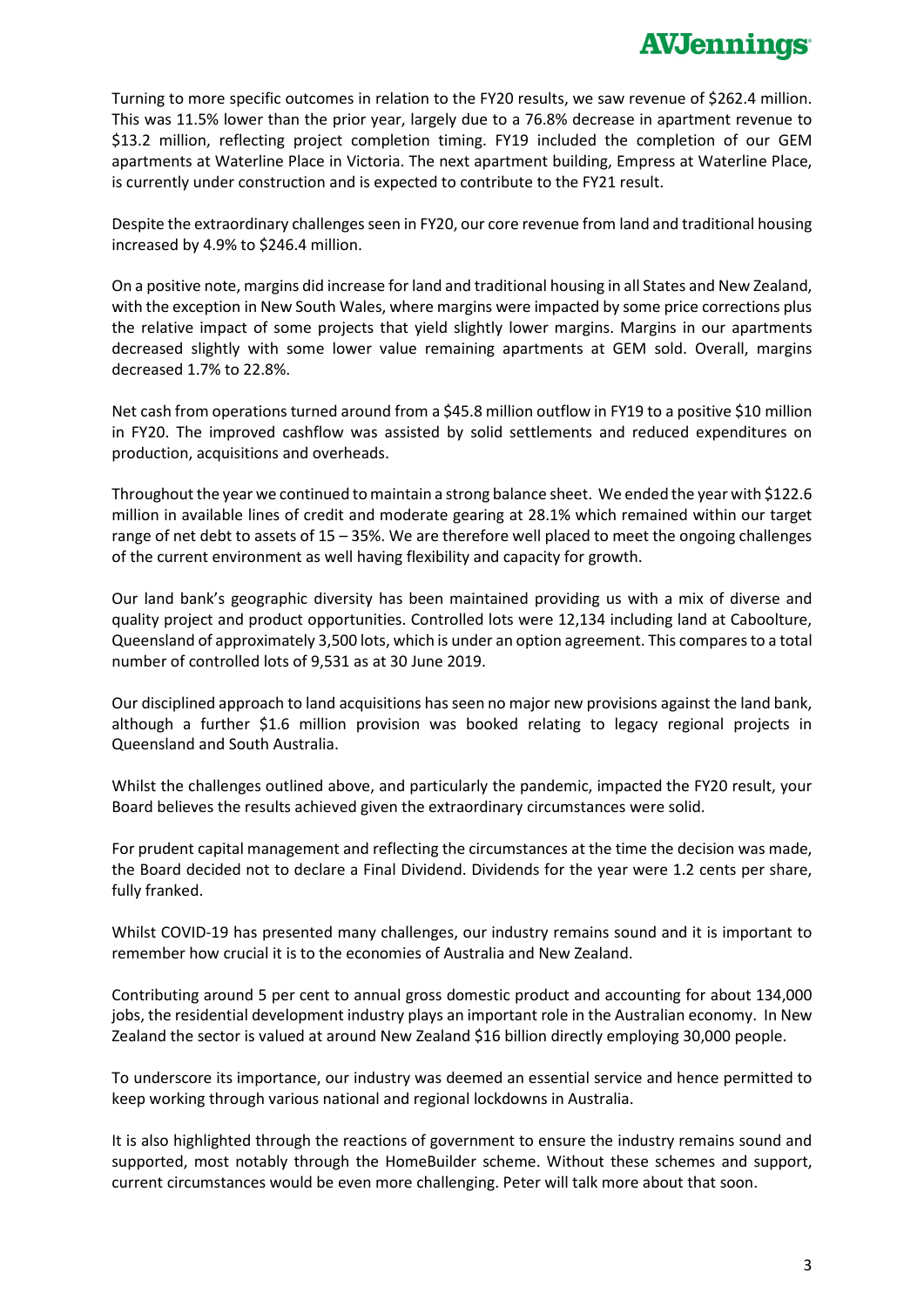Overall, Australia and New Zealand's successful responses to COVID-19 have been outstanding and compare favourably to many other countries. Australia and New Zealand remain great places to live with world class education, healthcare, social services, enviable lifestyle attributes and vibrant communities.

With an increase in working from home, suburban living is likely to become more attractive as families demand more quality space and look towards a home in the suburbs. This trend will provide continued support for traditional housing in Australia and New Zealand – our core product.

Your company's long-term fundamentals remain positive. Our strong brand awareness; staff dedication to customers despite dealing with the personal and professional stresses imposed by the pandemic; our sound financial position; business model and strategy of mainly horizontal residential development, gives the Board and myself absolute confidence in our Company and our long-term future and prosperity for our shareholders and customers.

I need to thank my fellow Directors for their guidance, Peter and the Executive team for their strong leadership, all the staff for their commitment in the face of adversity, and our business partners and suppliers for their trust and support. Finally, I need to thank our customers and shareholders for their loyalty.

I will now ask Peter to provide commentary on our business model and an update on our outlook for FY21.

## *Mr Peter Summers, CEO & Managing Director:*

Thank you, Simon.

Ladies and gentlemen, welcome to our 2020 AGM.

As Simon has discussed FY20 presented us all with many challenges, the most significant being the COVID-19 pandemic.

We went into FY20 confident a recovery was on the way and confident in our preparedness for it. And whilst it has been a year that tested us in many ways we weren't expecting, we were well positioned for it.

Although there are so many things that are so different about this year, in some respects we were prepared and confident in how we would cope. Residential downturns are a reality of the industry and when they happen, they happen quickly. One of the key elements of downturns isn't so much how far the market falls and how quickly, but rather how soon it plateaus and for how long.

Certainly, the trigger this time was different. We didn't see months and months of data indicating a downturn was coming. Quite the reverse. All our data indicated a recovery was underway and about to strengthen.

But when circumstances changed, we knew what to do. We knew our focus on horizontal development would be an advantage to meeting the challenge. As a result, we were able to quickly reduce production where it made sense to do so whilst remaining open to continue to meet the expectations and dreams of our customers.

Over the years we have resisted the temptation to stray from our focus on a traditional customer base. We acknowledge at times these other segments, such as overseas investors, can be strong markets. But as a Company focussed on long term success, we have stuck to what we understand. Traditional buyers buy, or don't buy, for understandable reasons.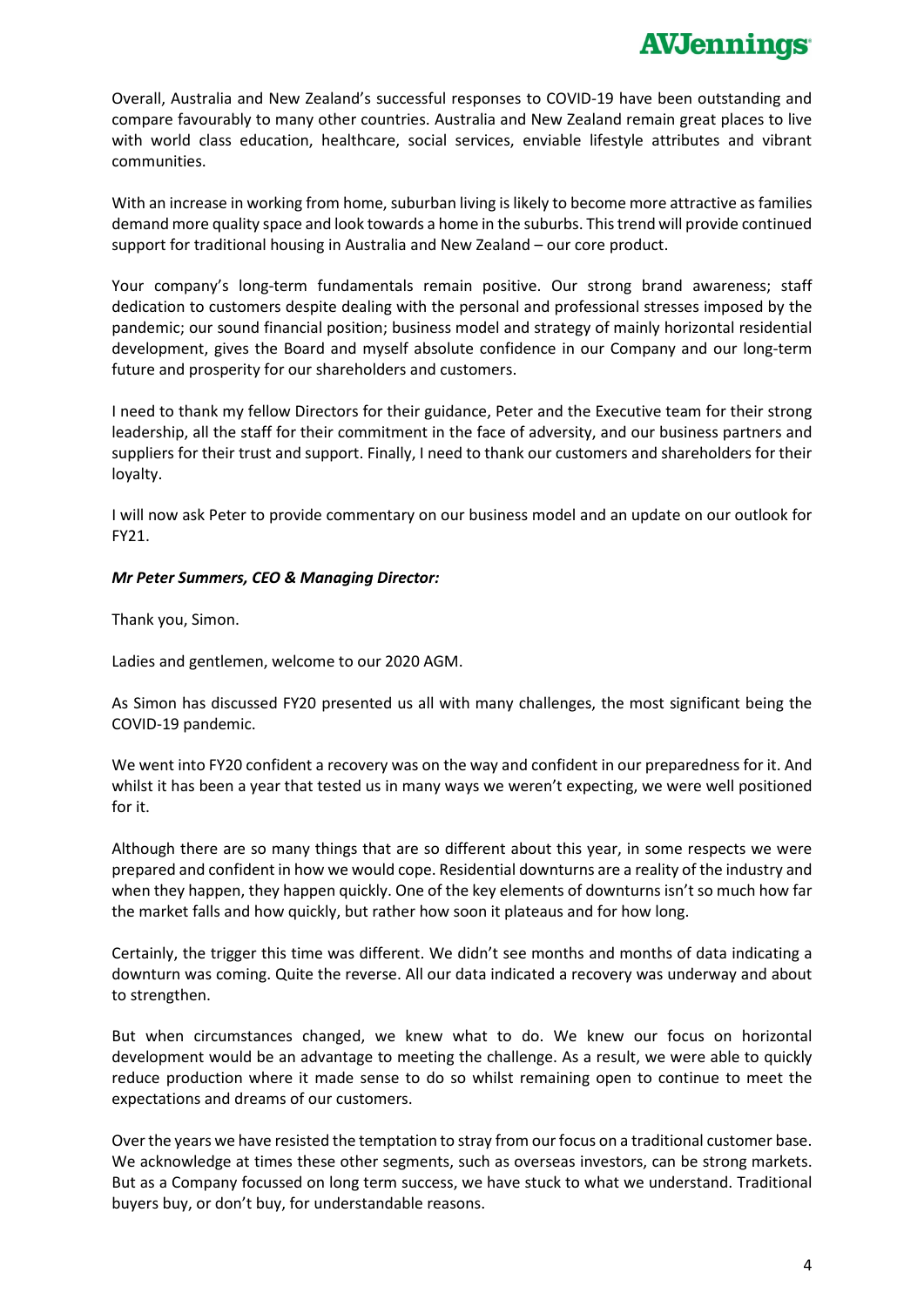At the heart of this is a basic and fundamental need for housing. As the impact of the pandemic was felt this proved to be a strong advantage as those traditional customers remain much more active and engaged compared to other segments.

One of the greatest challenges the industry faced very quickly was customer engagement. We have always had a focus on customers and just before the onset of the pandemic we moved to further strengthen this focus through the appointment of a 'Head of Customer Experience, Marketing and Sales'. This was to add to existing skills and resources. It was designed to bring together internal and external resources to assist with tracking our customers' journey from contract signing through to settlement and indeed beyond settlement.

So, when the challenges of lockdowns and social distancing rules arose, we were already on a journey and many of the things Simon alluded to earlier around customer engagement were more brought forward than created. But importantly, we had an established culture of understanding and supporting our customers.

This extended into areas such listening to and supporting those customers who needed more time to settle or other adjustments. Being focussed on a traditional customer base meant that most of our buyers had a basic need for housing. To them, it was more about "how" to move forward, and I am proud of the way our team worked with them to support them in achieving their needs and dreams.

As Simon has mentioned, in 2019 we moved to a National department structure. The fact this team had worked together for 12 months meant we had a connection and understanding that enabled us to operate as one company. The senior executive team was able to make fast decisions whilst dealing with uncertain and ever-changing circumstances. The AVJennings senior executive is an experienced group and this showed in the responses to the challenges.

Over the years we have talked about the benefits of diversification. In the past that has mainly been in recognition that many residential markets around Australia don't operate at the same level at the same time. They can in fact be counter cyclical. For example, as affordability issues arise in one region, this can trigger moves in population to areas where pricing is lower.

This time, the benefits of diversification have related more to the diversity in impacts from COVID-19, particularly variations in restrictions imposed in different regions.

We understand the importance of land acquisition to our business. Without it, our future would be limited. But buy at the wrong price or on the wrong terms and the impacts can be felt for a decade. Throughout we have maintained a conservative approach to land acquisition, both in terms of price and terms.

In fact, our acquisition activity in recent years has been limited and mostly involved capital-light structures. The option agreement in relation to a deal over around 3,500 lots in Caboolture West being an excellent example.

This approach was a critical reason as to why we entered the year with good financial strength. Our continued strong financial management strategies, including the structure of our main Club finance arrangements, have enabled us to maintain our strong financial position and remain compliant with all financial covenants - a great achievement.

It is fair to say societies have been tested in many ways this year. Trust in governments; following extraordinary rules few of us would have ever imagined; trusting our neighbours and fellow citizens. From this we saw many examples of how great communities can be. So often we were effectively being tested about what sacrifices we were prepared to make for the common good. To make not only ourselves safe, but our families, our friends, our neighbours.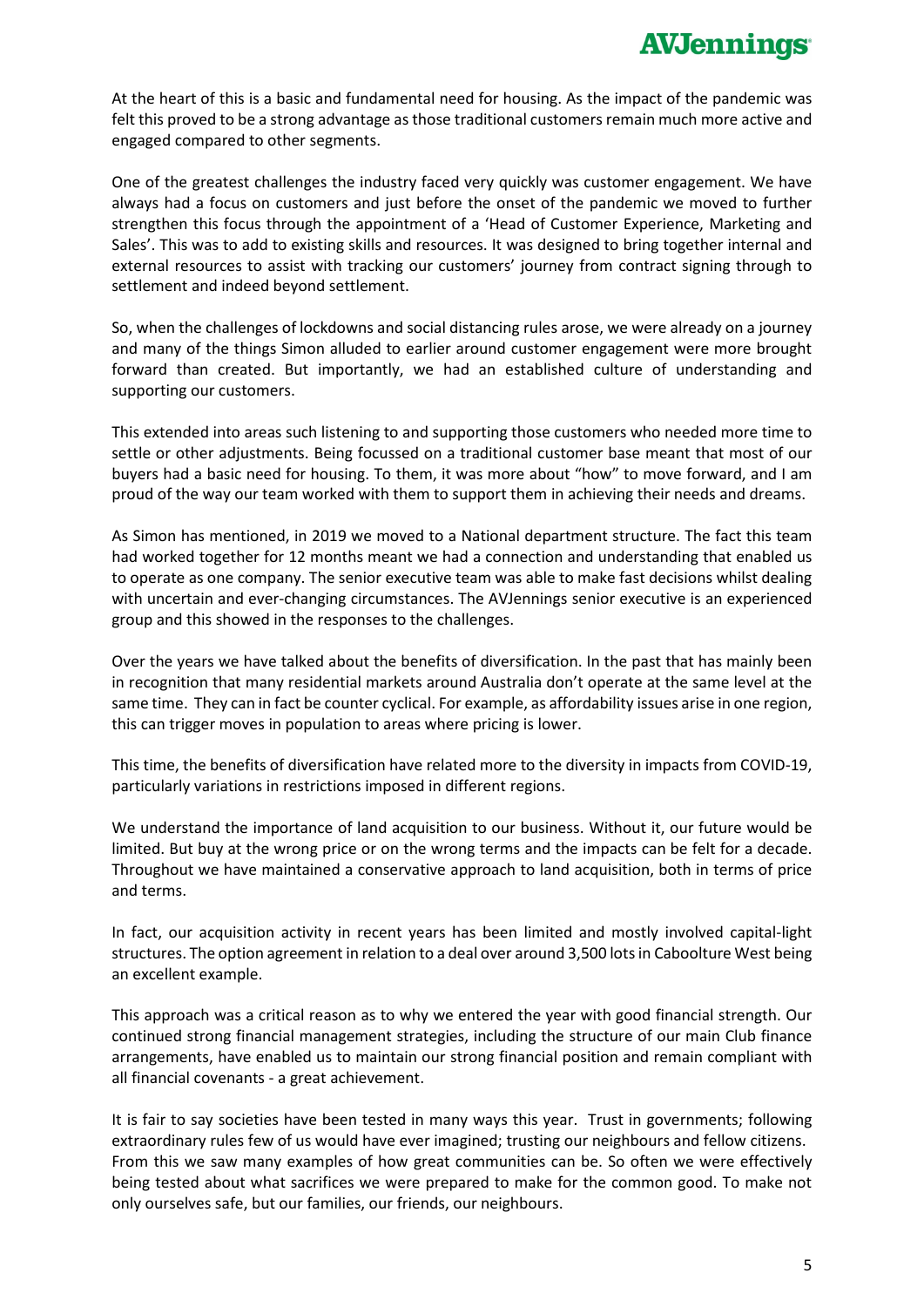## **AVJennings**

We too were tested as a company - how genuine we were about our commitment to the community. to our customers and business partners. I am so proud how this has played out. Proud but not surprised. It reflected a combination of great people joined by a common belief in our values and our purpose that Housing Matters, Community Matters.

Simon covered many of these things earlier. I raise them again for two reasons.

Firstly, it is clear we were able to respond in the way we have because of what we did in the past. The clarity of our model and the consistent adherence to it. The clear understanding of our purpose and values.

Secondly, it is these same factors which underpin much of my confidence in the future.

Our flexible, horizontal delivery bias allowed us to respond quickly to the onset of the pandemic. It will be just as relevant to allow us to change gears as early signs of improvement emerge - or indeed if further waves of the virus occur.

Our focus on a traditional customer base will be a strength moving forward. It is these buyers who are actively engaged and who are the specific targets for government support and stimulus schemes.

Our geographical diversity continues to be a strength today as we respond to continuing differences in regional rules.

Our strong financial position will provide a critical platform for future stability, success and growth.

That is not to say we haven't learned much along the way or don't expect further challenges or changes. Additionally, out of most crises come opportunities which we must be alert to.

Uncertainty surrounding COVID-19 continues. Lockdown restrictions eased in June 2020 however were reinstated and tightened in Victoria. Pleasingly some easing has started in Melbourne after 4 months of lockdown. Further waves of the pandemic remain a risk and safety and safe practices must remain paramount to us all.

No doubt many outcomes from learnings in 2020 will continue into the future, including more flexible working arrangements. We were already on this journey as a company before the pandemic hit and I am sure this was important in us so successfully adopting amended working arrangements for most so quickly.

Our expanded methods of engaging with customers, particularly digital initiatives, will continue and develop further.

Within our project portfolio, our venture with the Victorian Government in relation to a public housing site in Brunswick West provides not only a great opportunity in itself, but we expect to see it provide a catalyst for future such projects in Victoria and elsewhere. This is especially so given the hope that one positive legacy from the pandemic will be a greater emphasis on safe housing for those currently homeless and others challenged for access to good, secure housing.

For all the uncertainty surrounding us we must and should remain confident in our future and our strong underlying fundamentals.

As Simon reported earlier, in the early months of 2020 we did see a considerable increase in enquiry levels and sales. And whilst the pandemic related lockdowns quietened activity, sales continued to be made during the lockdowns and enquiries ramped back up very quickly when the lockdowns were eased. This all indicates that there is real underlying demand.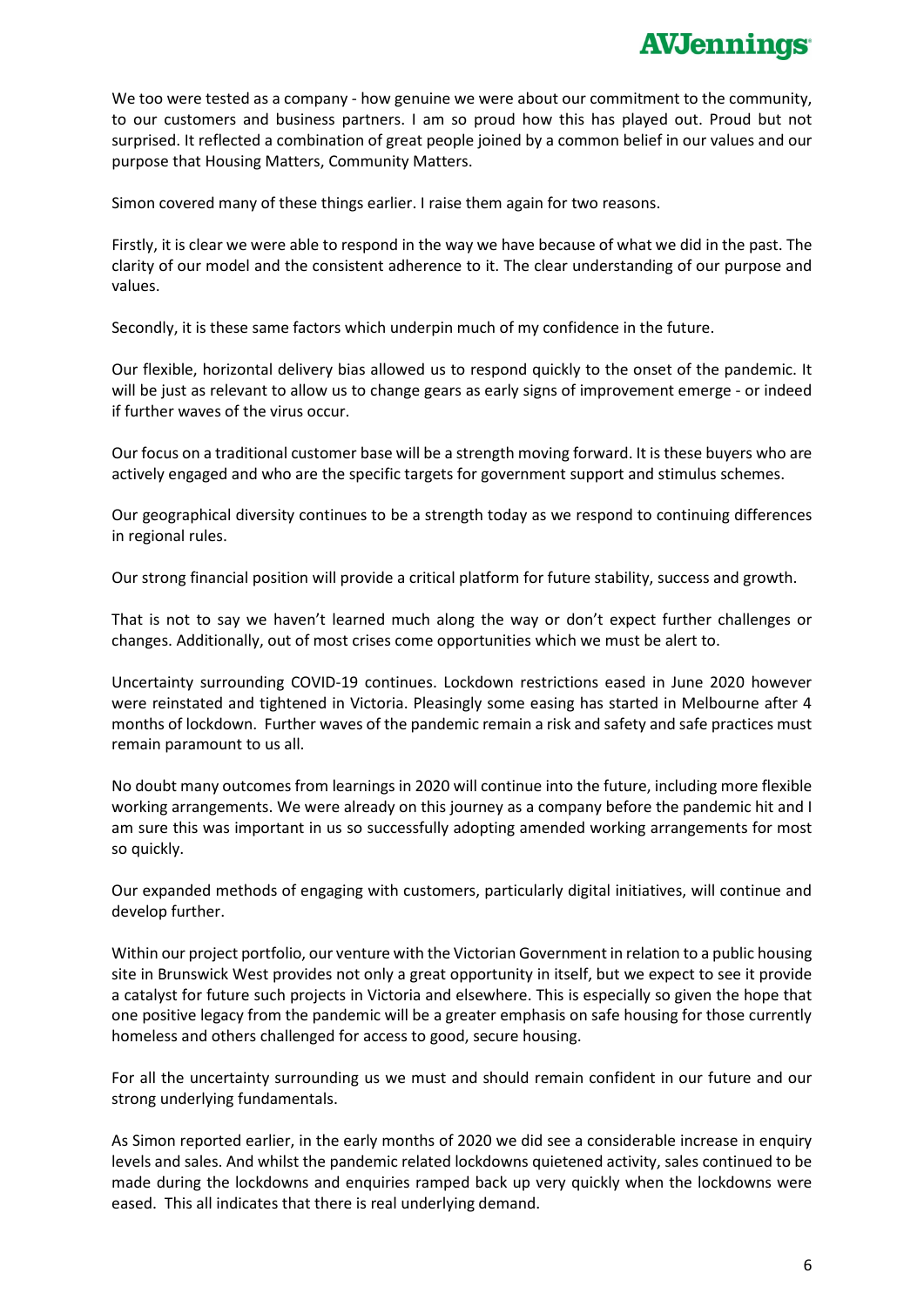While contract signings in the second half were lower than was anticipated before the onset of the pandemic, they were stronger than we initially expected when the pandemic took hold. As lockdown restrictions eased in June 2020, we saw a return to strong enquiry levels.

A total of 385 net contract signings were carried over at 30 June 2020 and this was before the introduction of the Federal Government HomeBuilder scheme.

But challenges exist. Unemployment, stifled economic growth and overall consumer confidence will challenge buyers. After all they are making one of the biggest decisions of their lives.

It is why government schemes and support have been important and will continue to be important moving forward. From an overall economic aspect, JobSeeker, JobKeeper, JobMaker, tax rate cuts, infrastructure spending, and numerous other incentives in Australia and in New Zealand will support our economies.

Schemes which encourage continued involvement and actions in relation to housing are so critical and we congratulate the Federal Government on the HomeBuilder and First Home Loan Deposit schemes. The actions and initiatives of State Governments are also vital.

It is widely agreed that without government stimulus new residential markets would be under considerable pressure. And whilst those stimulus programs such as HomeBuilder do not fully compensate for what would have, barring the pandemic, been a strong market recovery, they have had a strong impact on our economy and will be critical in ensuring existing underlying demand that we had seen materialise in strong ways ahead of the pandemic, is given the incentive and confidence to continue to transact, especially whilst international borders remain closed. That existing strong underlying demand needs to be incentivised and supported as this will form the basis of continued activity in new residential markets. That is one reason we would like to see it extended beyond the current end date.

The underlying strong demand, supported and encouraged by ongoing Government stimulus schemes, is reflected in our new net contract signings of 219 for the three months to 30 September 2020 (compared to 154 for the same period last year), bringing total net contracts in hand to the end of September to 434 contracts, after allowing for 164 settlements in the three months to 30 September 2020 (compared to 139 settlements for the same period last year).

Of course, there remain ongoing risks from the pandemic, including risks of future waves and limits to short term population growth. However, we remain confident of a solid FY21, although timing of revenue and profit recognition will continue to be weighted to the second half.

This confidence is based on the resilience the market has shown, as demonstrated by results to date, and which is based on strong existing local demand, which is being encouraged and supported by significant government stimulus. It is also based on the confidence I have in the strategic and operational models of AVJennings and the professionalism and dedication of everyone involved with AVJennings.

Looking beyond the short term, we believe that our outlook remains even brighter. As employment levels rise as the economies gradually recover from the shock of the pandemic, the fundamentals that drove the early stages of the anticipated FY20 recovery, which may have been temporarily stalled, remain generally intact.

And as Simon stated earlier, the response by Australia and New Zealand to COVID-19 has been outstanding. Australia and New Zealand remain great places to live and as both countries re-open their borders, they will no doubt seek to attract new citizens and continue to benefit from our richly diverse cultures and the confidence many will have gained from the handling of the pandemic in Australia and New Zealand.